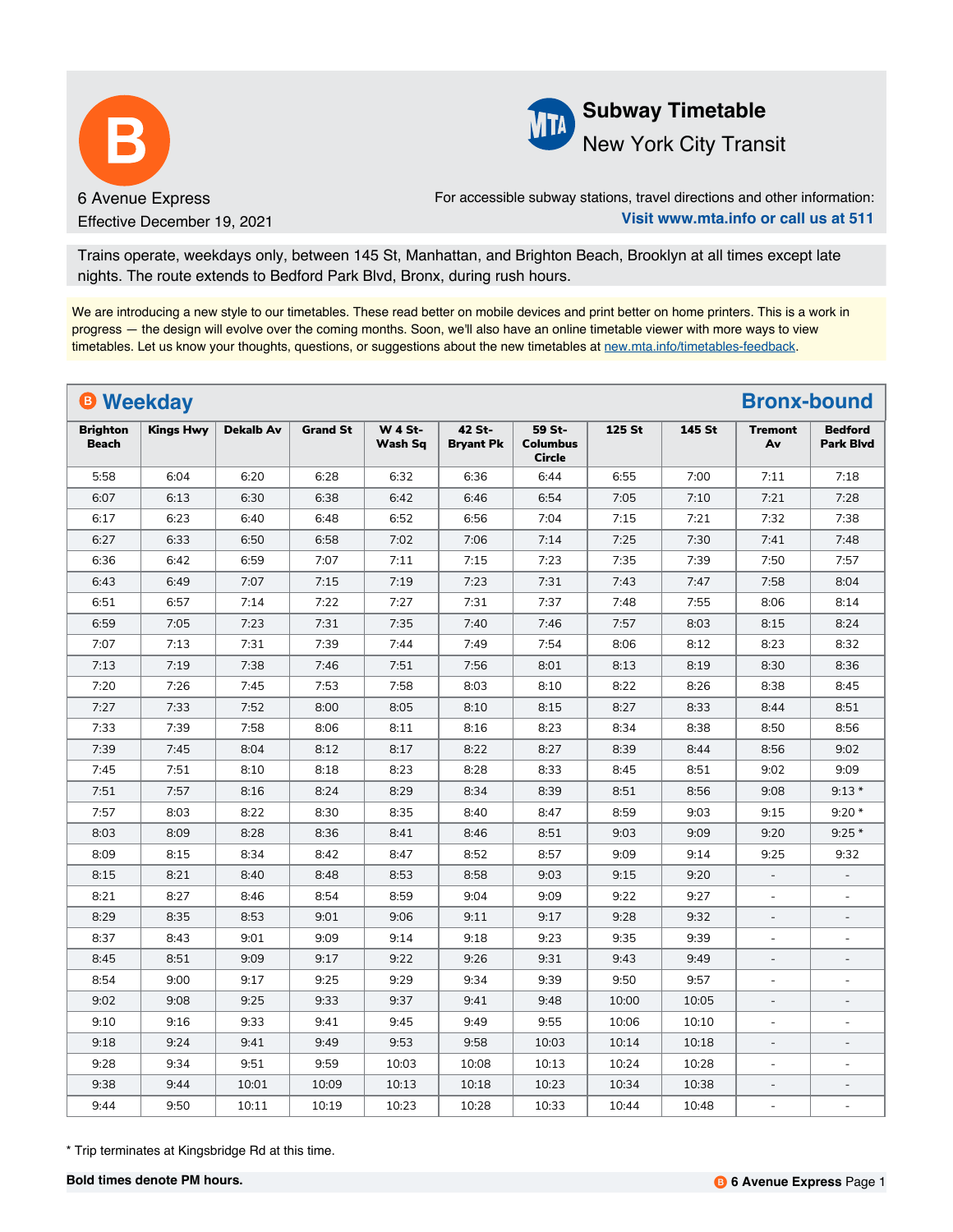| <b>Brighton</b><br><b>Beach</b> | <b>Kings Hwy</b> | <b>Dekalb Av</b> | <b>Grand St</b> | <b>W 4 St-</b><br>Wash Sq | 42 St-<br><b>Bryant Pk</b> | 59 St-<br><b>Columbus</b><br>Circle | 125 St | 145 St | <b>Tremont</b><br>Av     | <b>Bedford</b><br>Park Blvd |
|---------------------------------|------------------|------------------|-----------------|---------------------------|----------------------------|-------------------------------------|--------|--------|--------------------------|-----------------------------|
| 9:54                            | 10:00            | 10:21            | 10:29           | 10:33                     | 10:38                      | 10:43                               | 10:54  | 10:58  | $\overline{\phantom{a}}$ | $\overline{\phantom{a}}$    |
| 10:04                           | 10:10            | 10:31            | 10:39           | 10:43                     | 10:48                      | 10:53                               | 11:04  | 11:08  | $\equiv$                 | $\overline{a}$              |
| 10:14                           | 10:20            | 10:41            | 10:49           | 10:53                     | 10:58                      | 11:03                               | 11:14  | 11:18  | $\overline{\phantom{a}}$ | $\qquad \qquad -$           |
| 10:24                           | 10:30            | 10:51            | 10:59           | 11:03                     | 11:08                      | 11:13                               | 11:24  | 11:28  | $\blacksquare$           | $\blacksquare$              |
| 10:34                           | 10:40            | 11:01            | 11:09           | 11:13                     | 11:18                      | 11:23                               | 11:34  | 11:38  | $\overline{\phantom{a}}$ | $\overline{\phantom{a}}$    |
| 10:44                           | 10:50            | 11:11            | 11:19           | 11:23                     | 11:28                      | 11:33                               | 11:44  | 11:48  | $\bar{\phantom{a}}$      | $\blacksquare$              |
| 10:54                           | 11:00            | 11:21            | 11:29           | 11:33                     | 11:38                      | 11:43                               | 11:54  | 11:58  | $\overline{\phantom{a}}$ | $\qquad \qquad -$           |
| 11:04                           | 11:10            | 11:31            | 11:39           | 11:43                     | 11:48                      | 11:53                               | 12:04  | 12:08  | $\blacksquare$           | $\blacksquare$              |
| 11:14                           | 11:20            | 11:41            | 11:49           | 11:53                     | 11:58                      | 12:03                               | 12:14  | 12:18  | $\overline{\phantom{a}}$ | $\qquad \qquad -$           |
| 11:24                           | 11:30            | 11:51            | 11:59           | 12:03                     | 12:08                      | 12:13                               | 12:24  | 12:28  | $\blacksquare$           | $\blacksquare$              |
| 11:34                           | 11:40            | 12:01            | 12:09           | 12:13                     | 12:18                      | 12:23                               | 12:34  | 12:38  | $\overline{\phantom{a}}$ | $\qquad \qquad -$           |
| 11:44                           | 11:50            | 12:11            | 12:19           | 12:23                     | 12:28                      | 12:33                               | 12:44  | 12:48  | $\blacksquare$           | $\blacksquare$              |
| 11:57                           | 12:03            | 12:21            | 12:29           | 12:33                     | 12:38                      | 12:43                               | 12:54  | 1:01   | $\overline{\phantom{a}}$ | $\overline{\phantom{m}}$    |
| 12:08                           | 12:14            | 12:31            | 12:39           | 12:43                     | 12:48                      | 12:53                               | 1:04   | 1:11   | $\blacksquare$           | $\blacksquare$              |
| 12:18                           | 12:24            | 12:41            | 12:49           | 12:53                     | 12:58                      | 1:03                                | 1:14   | 1:21   |                          |                             |
| 12:28                           | 12:34            | 12:51            | 12:59           | 1:03                      | 1:08                       | 1:13                                | 1:24   | 1:31   | $\overline{a}$           | $\blacksquare$              |
| 12:38                           | 12:44            | 1:01             | 1:09            | 1:13                      | 1:18                       | 1:23                                | 1:34   | 1:41   | $\overline{\phantom{a}}$ | $\overline{\phantom{m}}$    |
| 12:48                           | 12:54            | 1:11             | 1:19            | 1:23                      | 1:28                       | 1:33                                | 1:44   | 1:51   | $\bar{\phantom{a}}$      | $\blacksquare$              |
| 12:58                           | 1:04             | 1:21             | 1:29            | 1:33                      | 1:38                       | 1:43                                | 1:54   | 2:01   | $\overline{\phantom{a}}$ |                             |
| 1:08                            | 1:14             | 1:31             | 1:39            | 1:43                      | 1:48                       | 1:53                                | 2:04   | 2:11   | $\overline{\phantom{a}}$ | ÷,                          |
| 1:18                            | 1:24             | 1:41             | 1:49            | 1:53                      | 1:58                       | 2:03                                | 2:14   | 2:21   | $\overline{\phantom{a}}$ | $\overline{\phantom{a}}$    |
| 1:28                            | 1:34             | 1:51             | 1:59            | 2:03                      | 2:08                       | 2:13                                | 2:24   | 2:31   | $\blacksquare$           | $\blacksquare$              |
| 1:38                            | 1:44             | 2:01             | 2:09            | 2:13                      | 2:18                       | 2:23                                | 2:34   | 2:41   | $\overline{\phantom{a}}$ |                             |
| 1:48                            | 1:54             | 2:11             | 2:19            | 2:23                      | 2:28                       | 2:33                                | 2:44   | 2:51   | $\overline{\phantom{a}}$ | ÷,                          |
| 1:58                            | 2:04             | 2:21             | 2:29            | 2:33                      | 2:38                       | 2:43                                | 2:54   | 3:01   | $\overline{\phantom{a}}$ | $\overline{\phantom{a}}$    |
| 2:08                            | 2:14             | 2:31             | 2:39            | 2:43                      | 2:48                       | 2:53                                | 3:04   | 3:11   | $\blacksquare$           | $\blacksquare$              |
| 2:18                            | 2:24             | 2:41             | 2:49            | 2:53                      | 2:58                       | 3:03                                | 3:14   | 3:20   | $\overline{\phantom{a}}$ | $\overline{\phantom{a}}$    |
| 2:28                            | 2:34             | 2:51             | 2:59            | 3:03                      | 3:08                       | 3:13                                | 3:24   | 3:30   | $\overline{\phantom{a}}$ | $\overline{\phantom{a}}$    |
| 2:38                            | 2:44             | 3:01             | 3:09            | 3:13                      | 3:18                       | 3:23                                | 3:34   | 3:40   | $\overline{\phantom{a}}$ | $\qquad \qquad -$           |
| 2:48                            | 2:54             | 3:11             | 3:19            | 3:23                      | 3:28                       | 3:33                                | 3:44   | 3:50   | $\blacksquare$           | $\overline{\phantom{a}}$    |
| 2:58                            | 3:04             | 3:21             | 3:29            | 3:33                      | 3:38                       | 3:43                                | 3:54   | 3:58   | $\blacksquare$           | $\overline{\phantom{a}}$    |
| 3:08                            | 3:14             | 3:31             | 3:39            | 3:43                      | 3:48                       | 3:53                                | 4:04   | 4:08   | 4:22                     | 4:29                        |
| 3:18                            | 3:24             | 3:41             | 3:49            | 3:53                      | 3:57                       | 4:02                                | 4:14   | 4:18   | 4:31                     | 4:37                        |
| 3:28                            | 3:34             | 3:51             | 3:59            | 4:04                      | 4:08                       | 4:14                                | 4:25   | 4:29   | 4:40                     | 4:49                        |
| 3:38                            | 3:44             | 4:01             | 4:09            | 4:14                      | 4:18                       | 4:24                                | 4:35   | 4:39   | 4:50                     | 4:59                        |
| 3:48                            | 3:54             | 4:11             | 4:19            | 4:24                      | 4:29                       | 4:34                                | 4:46   | 4:50   | 5:01                     | 5:09                        |
| 3:58                            | 4:04             | 4:21             | 4:29            | 4:34                      | 4:39                       | 4:44                                | 4:56   | 5:00   | 5:11                     | 5:17                        |
| 4:08                            | 4:14             | 4:31             | 4:40            | 4:44                      | 4:49                       | 4:55                                | 5:06   | 5:10   | 5:22                     | 5:28                        |
| 4:16                            | 4:22             | 4:39             | 4:47            | 4:52                      | 4:57                       | 5:02                                | 5:16   | 5:20   | 5:32                     | 5:39                        |
| 4:28                            | 4:34             | 4:51             | 5:00            | 5:04                      | 5:09                       | 5:16                                | 5:27   | 5:31   | 5:43                     | 5:49                        |
| 4:36                            | 4:42             | 4:59             | 5:07            | 5:12                      | 5:17                       | 5:23                                | 5:37   | 5:41   | 5:53                     | 5:59                        |
| 4:48                            | 4:54             | 5:11             | 5:20            | 5:24                      | 5:29                       | 5:36                                | 5:47   | 5:51   | 6:03                     | 6:09                        |
| 4:57                            | 5:03             | 5:20             | 5:29            | 5:33                      | 5:38                       | 5:45                                | 5:57   | 6:01   | 6:13                     | 6:19                        |
| 5:09                            | 5:15             | 5:32             | 5:40            | 5:45                      | 5:50                       | 5:56                                | 6:07   | 6:11   | 6:23                     | 6:29                        |
| 5:18                            | 5:24             | 5:41             | 5:50            | 5:54                      | 5:59                       | 6:05                                | 6:16   | 6:20   | 6:31                     | 6:39                        |
| 5:28                            | 5:34             | 5:51             | 5:59            | 6:04                      | 6:08                       | 6:14                                | 6:25   | 6:29   | 6:40                     | 6:47                        |
| 5:38                            | 5:44             | 6:01             | 6:09            | 6:14                      | 6:18                       | 6:24                                | 6:35   | 6:39   | 6:50                     | 6:57                        |
|                                 |                  |                  |                 |                           |                            |                                     |        |        |                          |                             |
| 5:48                            | 5:54             | 6:11             | 6:19            | 6:24                      | 6:28                       | 6:34                                | 6:45   | 6:49   | 7:00                     | 7:06                        |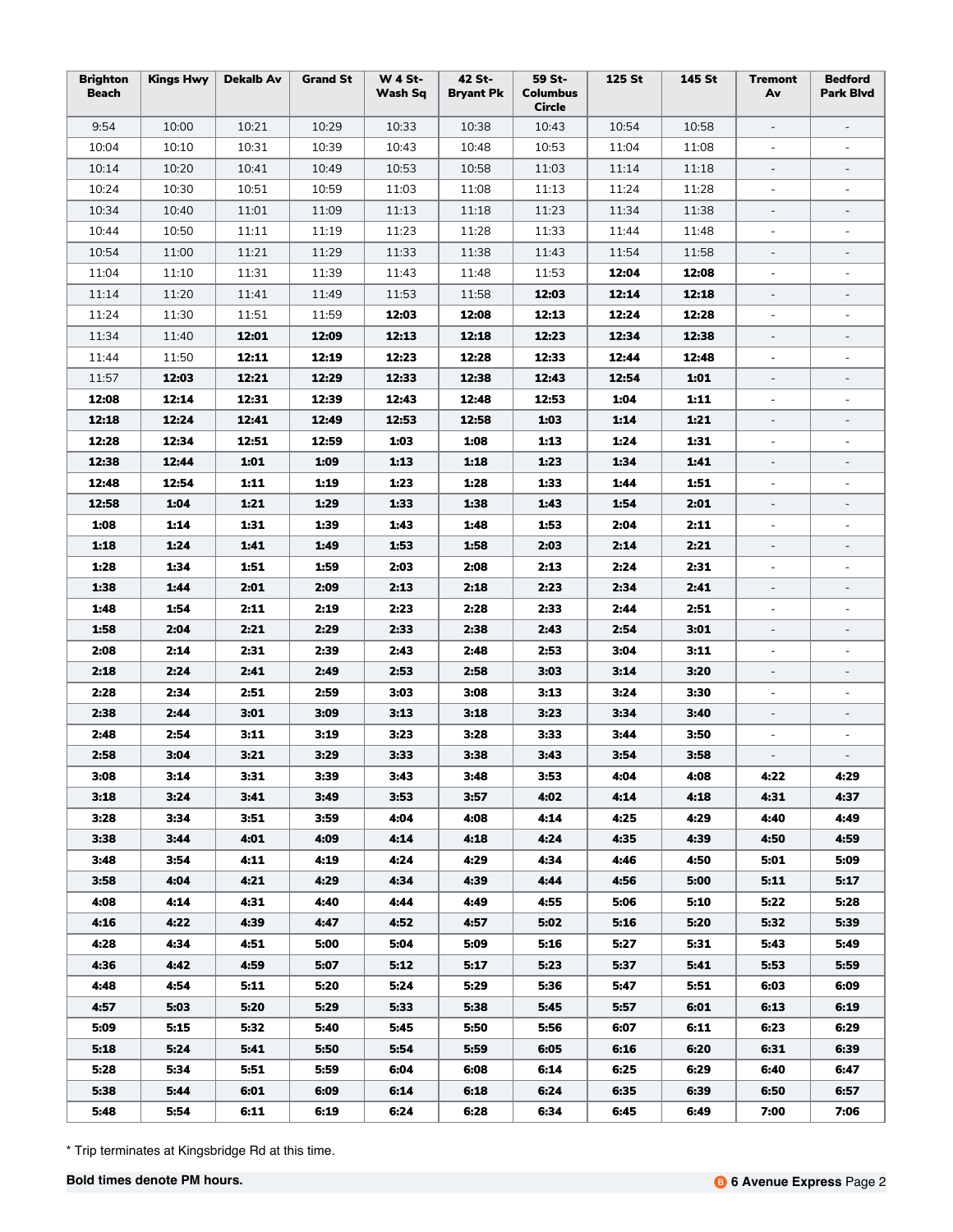| <b>Brighton</b><br><b>Beach</b> | <b>Kings Hwy</b> | <b>Dekalb Av</b> | <b>Grand St</b> | <b>W 4 St-</b><br>Wash Sq | 42 St-<br><b>Bryant Pk</b> | 59 St-<br><b>Columbus</b><br><b>Circle</b> | 125 St | 145 St | <b>Tremont</b><br>Av     | <b>Bedford</b><br><b>Park Blvd</b> |
|---------------------------------|------------------|------------------|-----------------|---------------------------|----------------------------|--------------------------------------------|--------|--------|--------------------------|------------------------------------|
| 5:57                            | 6:03             | 6:20             | 6:28            | 6:32                      | 6:37                       | 6:42                                       | 6:54   | 6:58   | $\blacksquare$           |                                    |
| 6:08                            | 6:14             | 6:30             | 6:38            | 6:42                      | 6:47                       | 6:52                                       | 7:04   | 7:07   | $\overline{\phantom{a}}$ |                                    |
| 6:18                            | 6:24             | 6:40             | 6:48            | 6:52                      | 6:57                       | 7:02                                       | 7:13   | 7:17   | $\overline{\phantom{a}}$ | $\qquad \qquad \blacksquare$       |
| 6:28                            | 6:34             | 6:50             | 6:58            | 7:02                      | 7:07                       | 7:12                                       | 7:23   | 7:27   | $\blacksquare$           | $\blacksquare$                     |
| 6:38                            | 6:44             | 7:00             | 7:08            | 7:12                      | 7:17                       | 7:22                                       | 7:33   | 7:37   | $\equiv$                 | $\overline{\phantom{a}}$           |
| 6:45                            | 6:51             | 7:07             | 7:20            | 7:24                      | 7:29                       | 7:34                                       | 7:45   | 7:49   | $\overline{a}$           | $\equiv$                           |
| 6:53                            | 6:59             | 7:15             | 7:28            | 7:32                      | 7:37                       | 7:42                                       | 7:53   | 7:57   | $\overline{\phantom{a}}$ | $\overline{\phantom{a}}$           |
| 7:03                            | 7:09             | 7:25             | 7:38            | 7:42                      | 7:47                       | 7:52                                       | 8:03   | 8:07   | $\blacksquare$           | $\equiv$                           |
| 7:13                            | 7:19             | 7:35             | 7:48            | 7:52                      | 7:57                       | 8:02                                       | 8:13   | 8:17   | $\overline{\phantom{a}}$ | $\overline{a}$                     |
| 7:23                            | 7:29             | 7:45             | 7:58            | 8:02                      | 8:07                       | 8:12                                       | 8:23   | 8:27   | $\blacksquare$           | ۰                                  |
| 7:33                            | 7:39             | 7:55             | 8:08            | 8:12                      | 8:17                       | 8:22                                       | 8:33   | 8:37   | $\overline{\phantom{a}}$ | $\overline{\phantom{a}}$           |
| 7:41                            | 7:47             | 8:03             | 8:16            | 8:20                      | 8:27                       | 8:32                                       | 8:43   | 8:47   | $\blacksquare$           |                                    |
| 7:53                            | 7:59             | 8:15             | 8:28            | 8:32                      | 8:37                       | 8:42                                       | 8:53   | 8:57   | $\overline{\phantom{a}}$ | $\overline{\phantom{a}}$           |
| 8:03                            | 8:09             | 8:25             | 8:38            | 8:42                      | 8:47                       | 8:52                                       | 9:03   | 9:07   | $\blacksquare$           | $\blacksquare$                     |
| 8:13                            | 8:19             | 8:35             | 8:48            | 8:52                      | 8:57                       | 9:02                                       | 9:13   | 9:17   | $\overline{\phantom{a}}$ | $\qquad \qquad \blacksquare$       |
| 8:23                            | 8:29             | 8:46             | 8:59            | 9:03                      | 9:08                       | 9:13                                       | 9:24   | 9:28   | $\blacksquare$           | $\blacksquare$                     |
| 8:33                            | 8:39             | 8:55             | 9:08            | 9:12                      | 9:17                       | 9:22                                       | 9:33   | 9:37   | $\overline{\phantom{a}}$ | $\overline{\phantom{a}}$           |
| 8:43                            | 8:49             | 9:05             | 9:18            | 9:22                      | 9:27                       | 9:32                                       | 9:43   | 9:47   | $\overline{\phantom{a}}$ | ۰                                  |
| 8:53                            | 8:59             | 9:15             | 9:28            | 9:32                      | 9:37                       | 9:42                                       | 9:53   | 10:00  | $\overline{\phantom{0}}$ | $\overline{\phantom{a}}$           |

<sup>\*</sup> Trip terminates at Kingsbridge Rd at this time.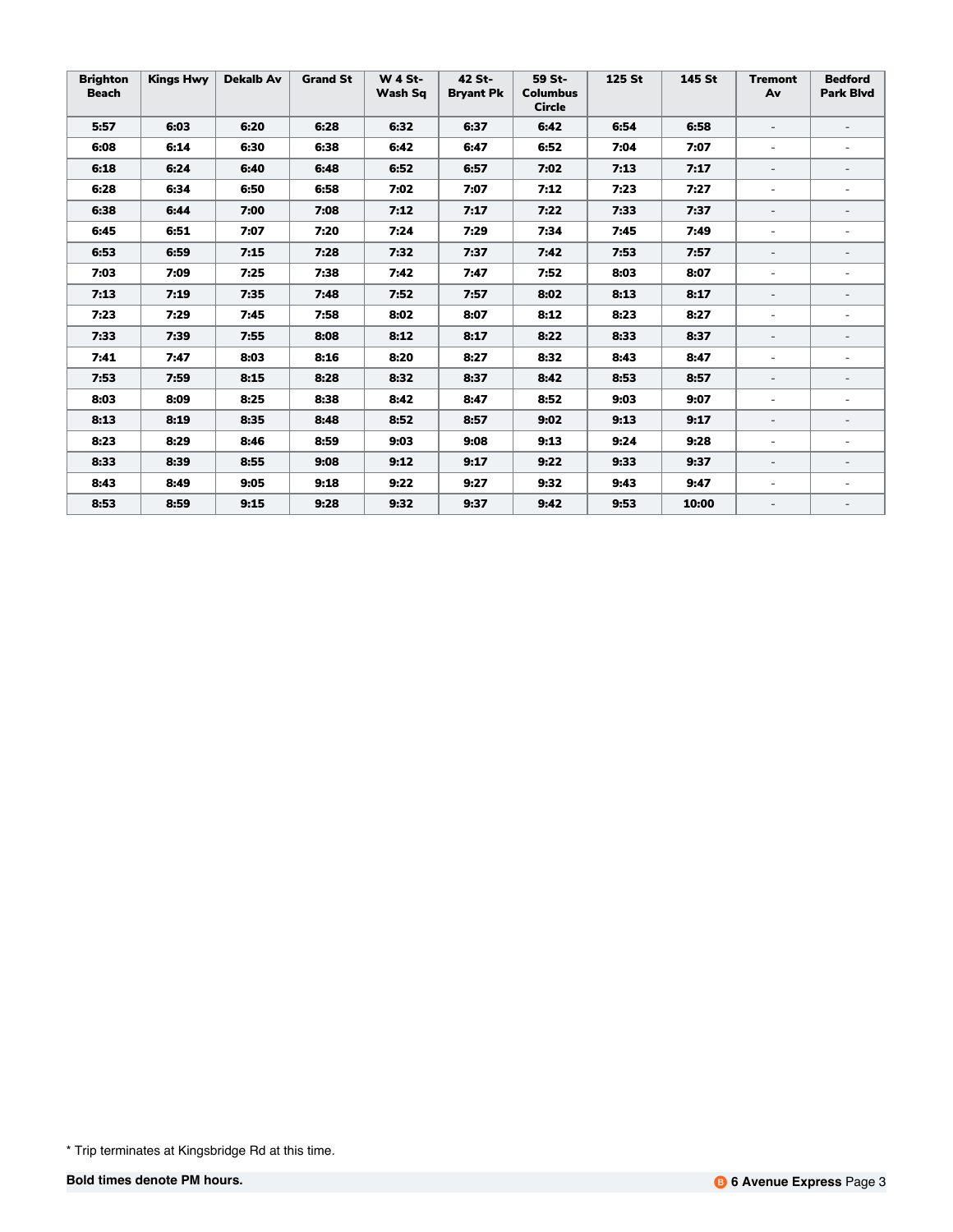| <b>B</b> Weekday<br><b>Brooklyn-bound</b> |                          |        |        |                                            |                            |                           |                 |                  |                  |                                 |
|-------------------------------------------|--------------------------|--------|--------|--------------------------------------------|----------------------------|---------------------------|-----------------|------------------|------------------|---------------------------------|
| <b>Bedford</b><br><b>Park Blvd</b>        | <b>Tremont</b><br>Av     | 145 St | 125 St | 59 St-<br><b>Columbus</b><br><b>Circle</b> | 42 St-<br><b>Bryant Pk</b> | <b>W 4 St-</b><br>Wash Sq | <b>Grand St</b> | <b>Dekalb Av</b> | <b>Kings Hwy</b> | <b>Brighton</b><br><b>Beach</b> |
| 5:25                                      | 5:32                     | 5:44   | 5:47   | 5:59                                       | 6:03                       | 6:08                      | 6:12            | 6:21             | 6:38             | 6:46                            |
| 5:44                                      | 5:51                     | 6:03   | 6:06   | 6:18                                       | 6:22                       | 6:27                      | 6:31            | 6:39             | 6:56             | 7:04                            |
| 6:03                                      | 6:10                     | 6:22   | 6:25   | 6:37                                       | 6:41                       | 6:46                      | 6:50            | 6:59             | 7:15             | 7:24                            |
| 6:15                                      | 6:22                     | 6:34   | 6:37   | 6:49                                       | 6:54                       | 6:59                      | 7:03            | 7:12             | 7:28             | 7:37                            |
| 6:25                                      | 6:32                     | 6:44   | 6:47   | 6:59                                       | 7:04                       | 7:09                      | 7:13            | 7:22             | 7:39             | 7:47                            |
| 6:35                                      | 6:42                     | 6:54   | 6:57   | 7:09                                       | 7:14                       | 7:19                      | 7:23            | 7:32             | 7:48             | 7:56                            |
| 6:45                                      | 6:52                     | 7:04   | 7:07   | 7:19                                       | 7:26                       | 7:30                      | 7:34            | 7:43             | 7:59             | 8:07                            |
| 6:55                                      | 7:02                     | 7:15   | 7:18   | 7:30                                       | 7:35                       | 7:40                      | 7:44            | 7:53             | 8:09             | 8:17                            |
| 7:05                                      | 7:12                     | 7:25   | 7:28   | 7:40                                       | 7:45                       | 7:50                      | 7:54            | 8:02             | 8:19             | 8:27                            |
| 7:14                                      | 7:21                     | 7:34   | 7:37   | 7:49                                       | 7:54                       | 7:59                      | 8:03            | 8:11             | 8:28             | 8:36                            |
| 7:24                                      | 7:31                     | 7:44   | 7:47   | 7:59                                       | 8:06                       | 8:11                      | 8:15            | 8:23             | 8:40             | 8:48                            |
| 7:33                                      | 7:41                     | 7:53   | 7:57   | 8:09                                       | 8:14                       | 8:19                      | 8:23            | 8:31             | 8:48             | 8:56                            |
| 7:43                                      | 7:51                     | 8:03   | 8:07   | 8:19                                       | 8:24                       | 8:29                      | 8:33            | 8:41             | 8:58             | 9:06                            |
| 7:53                                      | 8:01                     | 8:13   | 8:17   | 8:29                                       | 8:34                       | 8:39                      | 8:43            | 8:52             | 9:09             | 9:17                            |
| 8:01                                      | 8:08                     | 8:21   | 8:24   | 8:36                                       | 8:42                       | 8:47                      | 8:51            | 8:59             | 9:15             | 9:23                            |
| 8:11                                      | 8:18                     | 8:31   | 8:34   | 8:46                                       | 8:52                       | 8:57                      | 9:01            | 9:09             | 9:25             | 9:33                            |
| 8:20                                      | 8:28                     | 8:40   | 8:44   | 8:56                                       | 9:01                       | 9:06                      | 9:10            | 9:18             | 9:35             | 9:43                            |
| 8:30                                      | 8:37                     | 8:49   | 8:53   | 9:05                                       | 9:10                       | 9:15                      | 9:19            | 9:27             | 9:44             | 9:52                            |
| 8:42                                      | 8:49                     | 9:00   | 9:04   | 9:15                                       | 9:22                       | 9:26                      | 9:30            | 9:38             | 9:55             | 10:03                           |
| 8:49                                      | 8:56                     | 9:08   | 9:11   | 9:23                                       | 9:28                       | 9:32                      | 9:36            | 9:44             | 10:01            | 10:09                           |
| 8:57                                      | 9:04                     | 9:15   | 9:19   | 9:30                                       | 9:35                       | 9:40                      | 9:44            | 9:55             | 10:12            | 10:23                           |
| $\overline{\phantom{a}}$                  |                          | 9:25   | 9:29   | 9:40                                       | 9:45                       | 9:50                      | 9:54            | 10:03            | 10:20            | 10:31                           |
| $\overline{\phantom{a}}$                  |                          | 9:35   | 9:39   | 9:50                                       | 9:55                       | 10:00                     | 10:04           | 10:12            | 10:28            | 10:39                           |
| $\sim$                                    | $\blacksquare$           | 9:45   | 9:49   | 10:00                                      | 10:05                      | 10:10                     | 10:14           | 10:22            | 10:38            | 10:49                           |
|                                           |                          | 9:55   | 9:59   | 10:10                                      | 10:15                      | 10:20                     | 10:24           | 10:32            | 10:48            | 10:59                           |
| $\sim$                                    | $\overline{a}$           | 10:01  | 10:05  | 10:16                                      | 10:25                      | 10:30                     | 10:34           | 10:42            | 10:58            | 11:09                           |
|                                           | $\overline{a}$           | 10:15  | 10:19  | 10:30                                      | 10:35                      | 10:40                     | 10:44           | 10:53            | 11:10            | 11:21                           |
| $\sim$                                    | $\overline{\phantom{a}}$ | 10:25  | 10:29  | 10:40                                      | 10:45                      | 10:50                     | 10:54           | 11:02            | 11:18            | 11:29                           |
|                                           | $\overline{\phantom{a}}$ | 10:35  | 10:39  | 10:50                                      | 10:55                      | 11:00                     | 11:04           | 11:12            | 11:28            | 11:39                           |
|                                           |                          | 10:45  | 10:49  | 11:00                                      | 11:05                      | 11:10                     | 11:14           | 11:23            | 11:40            | 11:51                           |
|                                           | $\overline{\phantom{a}}$ | 10:55  | 10:59  | 11:10                                      | 11:15                      | 11:20                     | 11:24           | 11:32            | 11:48            | 11:59                           |
| $\overline{\phantom{a}}$                  | $\overline{\phantom{a}}$ | 11:05  | 11:09  | 11:20                                      | 11:25                      | 11:30                     | 11:34           | 11:42            | 11:58            | 12:09                           |
| $\blacksquare$                            | $\overline{\phantom{a}}$ | 11:15  | 11:19  | 11:30                                      | 11:35                      | 11:40                     | 11:44           | 11:52            | 12:08            | 12:19                           |
|                                           |                          | 11:25  | 11:29  | 11:40                                      | 11:45                      | 11:50                     | 11:54           | 12:03            | 12:20            | 12:31                           |
| $\blacksquare$                            | $\blacksquare$           | 11:35  | 11:39  | 11:50                                      | 11:55                      | 12:00                     | 12:04           | 12:12            | 12:28            | 12:39                           |
| $\overline{\phantom{a}}$                  | $\overline{\phantom{a}}$ | 11:45  | 11:49  | 12:00                                      | 12:05                      | 12:10                     | 12:14           | 12:22            | 12:38            | 12:49                           |
| $\blacksquare$                            | $\blacksquare$           | 11:55  | 11:59  | 12:10                                      | 12:15                      | 12:20                     | 12:24           | 12:32            | 12:48            | 12:59                           |
| $\overline{\phantom{a}}$                  | -                        | 12:05  | 12:09  | 12:20                                      | 12:25                      | 12:30                     | 12:34           | 12:43            | 1:00             | 1:10                            |
| $\blacksquare$                            | $\overline{\phantom{a}}$ | 12:15  | 12:19  | 12:30                                      | 12:35                      | 12:40                     | 12:44           | 12:52            | 1:08             | 1:19                            |
| $\overline{\phantom{a}}$                  | $\overline{\phantom{a}}$ | 12:25  | 12:29  | 12:40                                      | 12:45                      | 12:50                     | 12:54           | 1:02             | 1:18             | 1:29                            |
| $\blacksquare$                            | $\overline{\phantom{a}}$ | 12:35  | 12:39  | 12:50                                      | 12:55                      | 1:00                      | 1:04            | 1:12             | 1:28             | 1:39                            |
| $\overline{\phantom{a}}$                  | $\overline{\phantom{a}}$ | 12:45  | 12:49  | 1:00                                       | 1:05                       | 1:10                      | 1:14            | 1:23             | 1:40             | 1:50                            |
| $\overline{\phantom{a}}$                  | $\blacksquare$           | 12:55  | 12:59  | 1:10                                       | 1:15                       | 1:20                      | 1:24            | 1:32             | 1:48             | 1:59                            |
| $\overline{\phantom{a}}$                  | $\overline{\phantom{a}}$ | 1:05   | 1:09   | 1:20                                       | 1:25                       | 1:30                      | 1:34            | 1:42             | 1:58             | 2:09                            |
|                                           |                          | 1:15   | 1:19   | 1:30                                       | 1:35                       | 1:40                      | 1:44            | 1:52             | 2:08             | 2:19                            |
| $\overline{\phantom{a}}$                  | $\overline{\phantom{a}}$ | 1:25   | 1:29   | 1:40                                       | 1:45                       | 1:50                      | 1:54            | 2:03             | 2:20             | 2:30                            |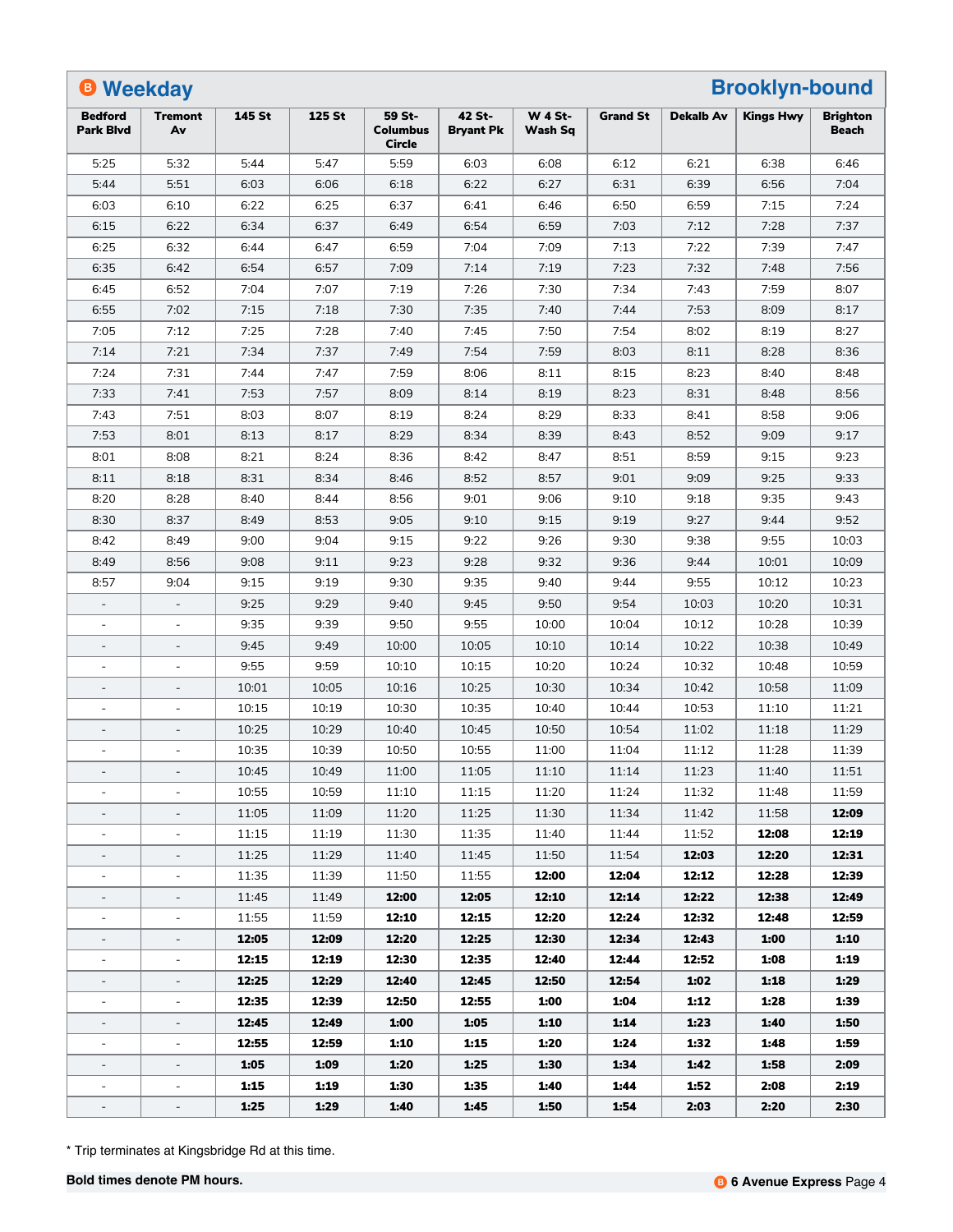| <b>Bedford</b><br><b>Park Blvd</b> | <b>Tremont</b><br>Av     | 145 St | 125 St | 59 St-<br><b>Columbus</b><br>Circle | 42 St-<br><b>Bryant Pk</b> | <b>W 4 St-</b><br>Wash Sq | <b>Grand St</b> | Dekalb Av | <b>Kings Hwy</b> | <b>Brighton</b><br>Beach |
|------------------------------------|--------------------------|--------|--------|-------------------------------------|----------------------------|---------------------------|-----------------|-----------|------------------|--------------------------|
| $\blacksquare$                     | $\overline{\phantom{a}}$ | 1:35   | 1:39   | 1:50                                | 1:55                       | 2:00                      | 2:04            | 2:12      | 2:28             | 2:39                     |
| $\overline{\phantom{a}}$           | $\overline{\phantom{a}}$ | 1:45   | 1:49   | 2:00                                | 2:05                       | 2:10                      | 2:14            | 2:22      | 2:38             | 2:49                     |
| $\omega$                           | $\overline{\phantom{a}}$ | 1:55   | 1:59   | 2:10                                | 2:15                       | 2:20                      | 2:24            | 2:32      | 2:48             | 2:59                     |
|                                    |                          | 2:05   | 2:09   | 2:20                                | 2:25                       | 2:30                      | 2:34            | 2:43      | 3:00             | 3:10                     |
| $\overline{\phantom{a}}$           | $\overline{\phantom{a}}$ | 2:15   | 2:19   | 2:30                                | 2:35                       | 2:40                      | 2:44            | 2:52      | 3:08             | 3:19                     |
| $\overline{\phantom{a}}$           | $\overline{\phantom{a}}$ | 2:25   | 2:29   | 2:40                                | 2:45                       | 2:50                      | 2:54            | 3:02      | 3:18             | 3:29                     |
| $\sim$                             |                          | 2:35   | 2:39   | 2:50                                | 2:55                       | 3:00                      | 3:04            | 3:12      | 3:28             | 3:39                     |
|                                    | $\overline{\phantom{a}}$ | 2:45   | 2:49   | 3:00                                | 3:05                       | 3:10                      | 3:14            | 3:23      | 3:40             | 3:50                     |
| $\overline{\phantom{a}}$           | $\overline{\phantom{a}}$ | 2:55   | 2:59   | 3:10                                | 3:15                       | 3:20                      | 3:24            | 3:32      | 3:48             | 3:59                     |
| $\overline{\phantom{a}}$           | $\overline{\phantom{a}}$ | 3:05   | 3:09   | 3:20                                | 3:26                       | 3:30                      | 3:34            | 3:42      | 3:59             | 4:09                     |
|                                    | $\overline{\phantom{a}}$ | 3:15   | 3:19   | 3:30                                | 3:36                       | 3:40                      | 3:44            | 3:52      | 4:09             | 4:17                     |
|                                    | $\blacksquare$           | 3:24   | 3:28   | 3:40                                | 3:45                       | 3:50                      | 3:54            | 4:03      | 4:20             | 4:28                     |
| $\overline{\phantom{a}}$           | $\overline{\phantom{a}}$ | 3:34   | 3:38   | 3:50                                | 3:55                       | 4:00                      | 4:04            | 4:12      | 4:28             | 4:37                     |
| $\overline{\phantom{a}}$           | $\overline{\phantom{a}}$ | 3:44   | 3:48   | 4:00                                | 4:05                       | 4:10                      | 4:14            | 4:22      | 4:38             | 4:47                     |
|                                    |                          | 3:54   | 3:58   | 4:09                                | 4:15                       | 4:20                      | 4:24            | 4:32      | 4:48             | 4:57                     |
|                                    |                          | 4:02   | 4:06   | 4:17                                | 4:23                       | 4:28                      | 4:32            | 4:40      | 4:56             | 5:05                     |
| $\overline{\phantom{a}}$           | $\overline{\phantom{a}}$ | 4:08   | 4:12   | 4:23                                | 4:30                       | 4:35                      | 4:39            | 4:47      | 5:04             | 5:13                     |
| 3:57                               | 4:04                     | 4:16   | 4:19   | 4:33                                | 4:38                       | 4:43                      | 4:47            | 4:56      | 5:13             | 5:22                     |
| 4:05                               | 4:12                     | 4:24   | 4:27   | 4:41                                | 4:46                       | 4:51                      | 4:55            | 5:04      | 5:21             | 5:30                     |
| 4:15                               | 4:22                     | 4:34   | 4:37   | 4:49                                | 4:54                       | 4:59                      | 5:03            | 5:12      | 5:29             | 5:38                     |
| 4:21                               | 4:28                     | 4:39   | 4:43   | 4:56                                | 5:01                       | 5:06                      | 5:10            | 5:19      | 5:36             | 5:45                     |
| 4:27                               | 4:34                     | 4:46   | 4:49   | 5:03                                | 5:08                       | 5:13                      | 5:17            | 5:26      | 5:43             | 5:52                     |
| 4:35                               | 4:42                     | 4:53   | 4:57   | 5:09                                | 5:15                       | 5:20                      | 5:24            | 5:33      | 5:50             | 5:59                     |
| 4:41                               | 4:48                     | 5:00   | 5:03   | 5:16                                | 5:21                       | 5:26                      | 5:30            | 5:39      | 5:56             | 6:05                     |
| 4:47                               | 4:54                     | 5:05   | 5:09   | 5:22                                | 5:27                       | 5:32                      | 5:36            | 5:45      | 6:02             | 6:11                     |
| 4:53                               | 5:00                     | 5:12   | 5:15   | 5:27                                | 5:33                       | 5:38                      | 5:42            | 5:51      | 6:08             | 6:17                     |
| 4:57                               | 5:04                     | 5:15   | 5:19   | 5:32                                | 5:39                       | 5:44                      | 5:48            | 5:57      | 6:14             | 6:23                     |
| 5:07                               | 5:14                     | 5:26   | 5:29   | 5:41                                | 5:46                       | 5:51                      | 5:55            | 6:04      | 6:21             | 6:30                     |
| 5:14                               | 5:21                     | 5:33   | 5:36   | 5:48                                | 5:53                       | 5:58                      | 6:02            | 6:11      | 6:28             | 6:37                     |
| 5:22                               | 5:29                     | 5:41   | 5:44   | 5:56                                | 6:01                       | 6:06                      | 6:10            | 6:19      | 6:36             | 6:45                     |
| 5:31                               | 5:38                     | 5:49   | 5:53   | 6:04                                | 6:10                       | 6:15                      | 6:19            | 6:29      | 6:46             | 6:55                     |
| 5:37                               | 5:44                     | 5:55   | 5:59   | 6:10                                | 6:18                       | 6:23                      | 6:27            | 6:35      | 6:52             | 7:01                     |
| 5:47                               | 5:54                     | 6:05   | 6:09   | 6:20                                | 6:26                       | 6:31                      | 6:35            | 6:45      | 7:02             | 7:10                     |
| 5:56                               | 6:03                     | 6:14   | 6:18   | 6:29                                | 6:35                       | 6:40                      | 6:44            | 6:52      | 7:09             | 7:17                     |
| 6:06                               | 6:13                     | 6:24   | 6:28   | 6:39                                | 6:45                       | 6:50                      | 6:54            | 7:02      | 7:18             | 7:27                     |
| 6:16                               | 6:23                     | 6:35   | 6:38   | 6:50                                | 6:55                       | 7:00                      | 7:04            | 7:12      | 7:29             | 7:37                     |
| 6:27                               | 6:34                     | 6:45   | 6:49   | 7:00                                | 7:05                       | 7:10                      | 7:14            | 7:22      | 7:39             | 7:46                     |
| 6:37                               | 6:44                     | 6:55   | 6:59   | 7:10                                | 7:15                       | 7:20                      | 7:24            | 7:32      | 7:48             | 7:56                     |
| $\blacksquare$                     | $\blacksquare$           | 7:05   | 7:09   | 7:20                                | 7:25                       | 7:30                      | 7:34            | 7:42      | 7:58             | 8:06                     |
|                                    |                          | 7:15   | 7:19   | 7:30                                | 7:35                       | 7:40                      | 7:44            | 7:52      | 8:09             | 8:16                     |
| $\overline{\phantom{a}}$           | $\blacksquare$           | 7:25   | 7:29   | 7:40                                | 7:45                       | 7:50                      | 7:54            | 8:02      | 8:18             | 8:26                     |
| $\overline{\phantom{a}}$           | ÷                        | 7:35   | 7:39   | 7:50                                | 7:55                       | 8:00                      | 8:04            | 8:12      | 8:28             | 8:36                     |
| $\overline{\phantom{a}}$           | $\blacksquare$           | 7:45   | 7:49   | 8:00                                | 8:05                       | 8:10                      | 8:14            | 8:22      | 8:38             | 8:46                     |
| $\overline{\phantom{a}}$           | $\overline{\phantom{a}}$ | 7:55   | 7:59   | 8:10                                | 8:15                       | 8:20                      | 8:24            | 8:32      | 8:48             | 8:56                     |
| $\overline{\phantom{a}}$           | $\overline{\phantom{a}}$ | 8:05   | 8:09   | 8:20                                | 8:25                       | 8:30                      | 8:34            | 8:42      | 8:58             | 9:06                     |
| $\overline{\phantom{a}}$           | $\overline{\phantom{a}}$ | 8:15   | 8:19   | 8:30                                | 8:35                       | 8:40                      | 8:44            | 8:52      | 9:08             | 9:16                     |
| $\overline{\phantom{a}}$           | $\overline{\phantom{a}}$ | 8:25   | 8:29   | 8:40                                | 8:45                       | 8:50                      | 8:54            | 9:02      | 9:18             | 9:26                     |
| $\overline{\phantom{a}}$           | -                        | 8:35   | 8:39   | 8:50                                | 8:55                       | 9:00                      | 9:04            | 9:12      | 9:29             | 9:36                     |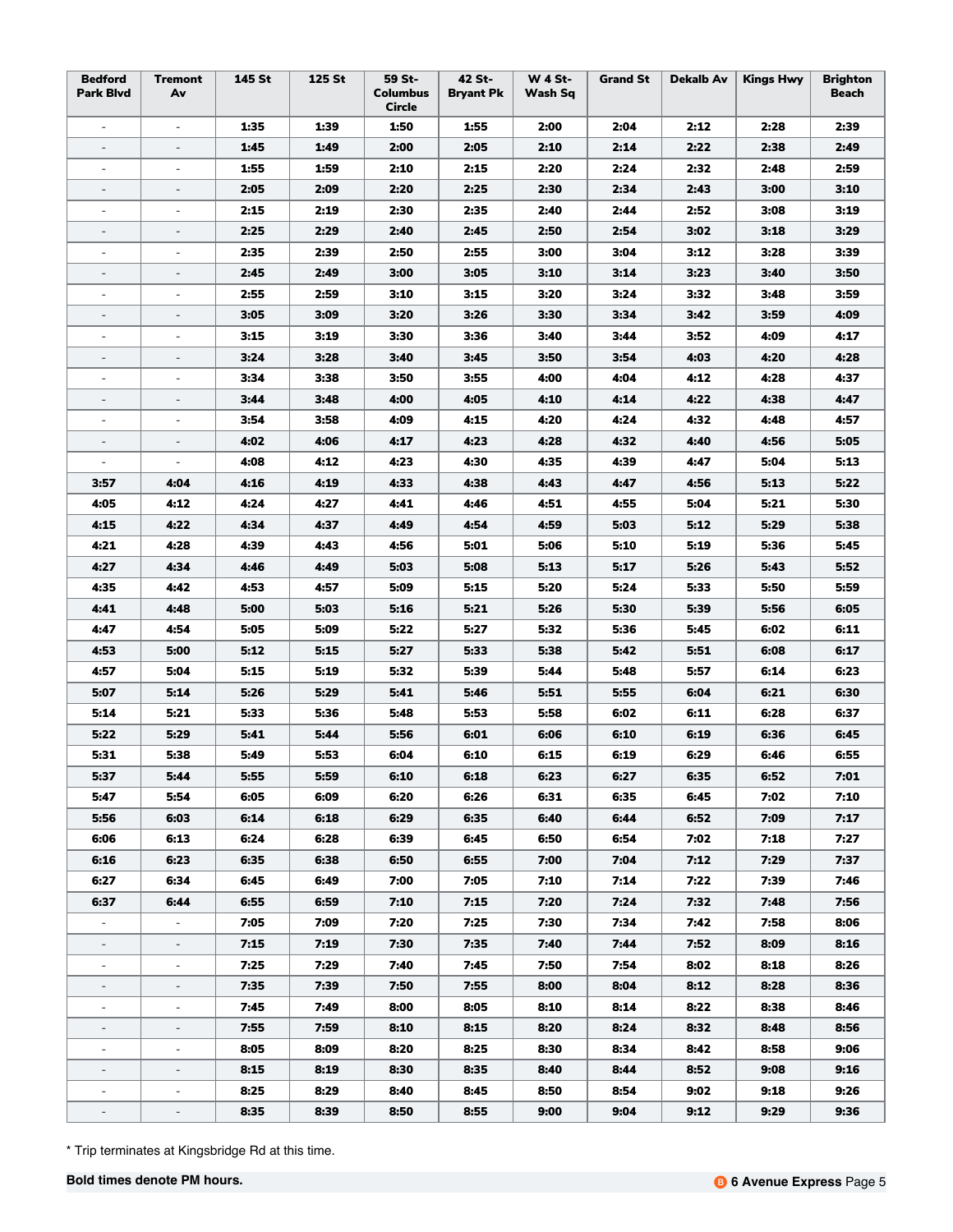| <b>Bedford</b><br><b>Park Blvd</b> | <b>Tremont</b><br>Av     | 145 St | 125 St | 59 St-<br>Columbus<br><b>Circle</b> | 42 St-<br><b>Brvant Pk</b> | <b>W 4 St-</b><br>Wash Sq | <b>Grand St</b> | Dekalb Av | <b>Kings Hwy</b> | <b>Brighton</b><br><b>Beach</b> |
|------------------------------------|--------------------------|--------|--------|-------------------------------------|----------------------------|---------------------------|-----------------|-----------|------------------|---------------------------------|
| $\sim$                             | $\overline{\phantom{0}}$ | 8:45   | 8:49   | 9:00                                | 9:05                       | 9:10                      | 9:14            | 9:22      | 9:38             | 9:46                            |
| $\overline{\phantom{0}}$           | $\overline{\phantom{0}}$ | 8:55   | 8:59   | 9:10                                | 9:15                       | 9:20                      | 9:24            | 9:32      | 9:48             | 9:56                            |
| $\overline{\phantom{0}}$           | $\overline{\phantom{0}}$ | 9:05   | 9:09   | 9:20                                | 9:25                       | 9:30                      | 9:34            | 9:42      | 9:58             | 10:06                           |
| $\overline{\phantom{a}}$           | $\overline{\phantom{a}}$ | 9:15   | 9:19   | 9:30                                | 9:35                       | 9:40                      | 9:44            | 9:52      | 10:09            | 10:16                           |

<sup>\*</sup> Trip terminates at Kingsbridge Rd at this time.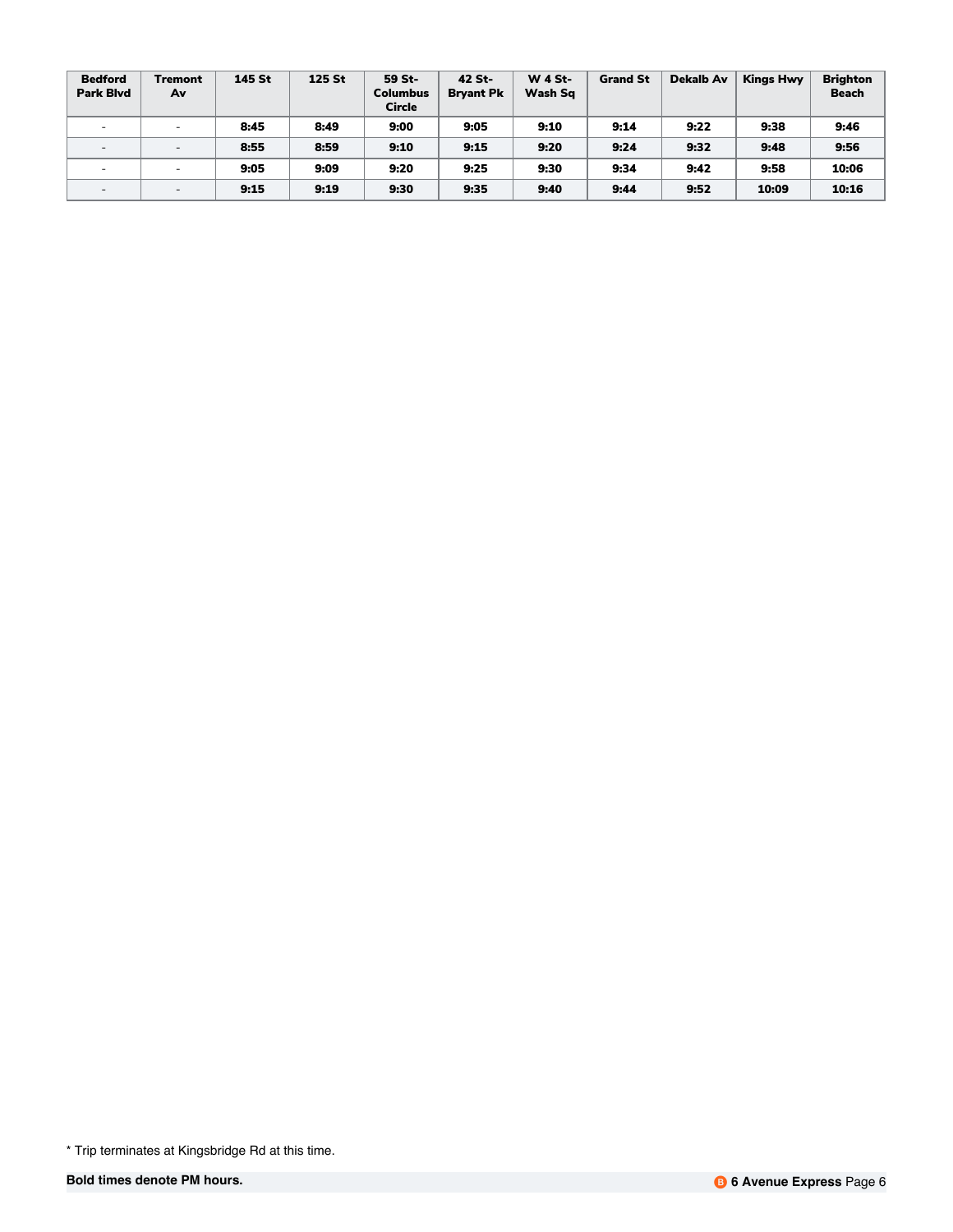